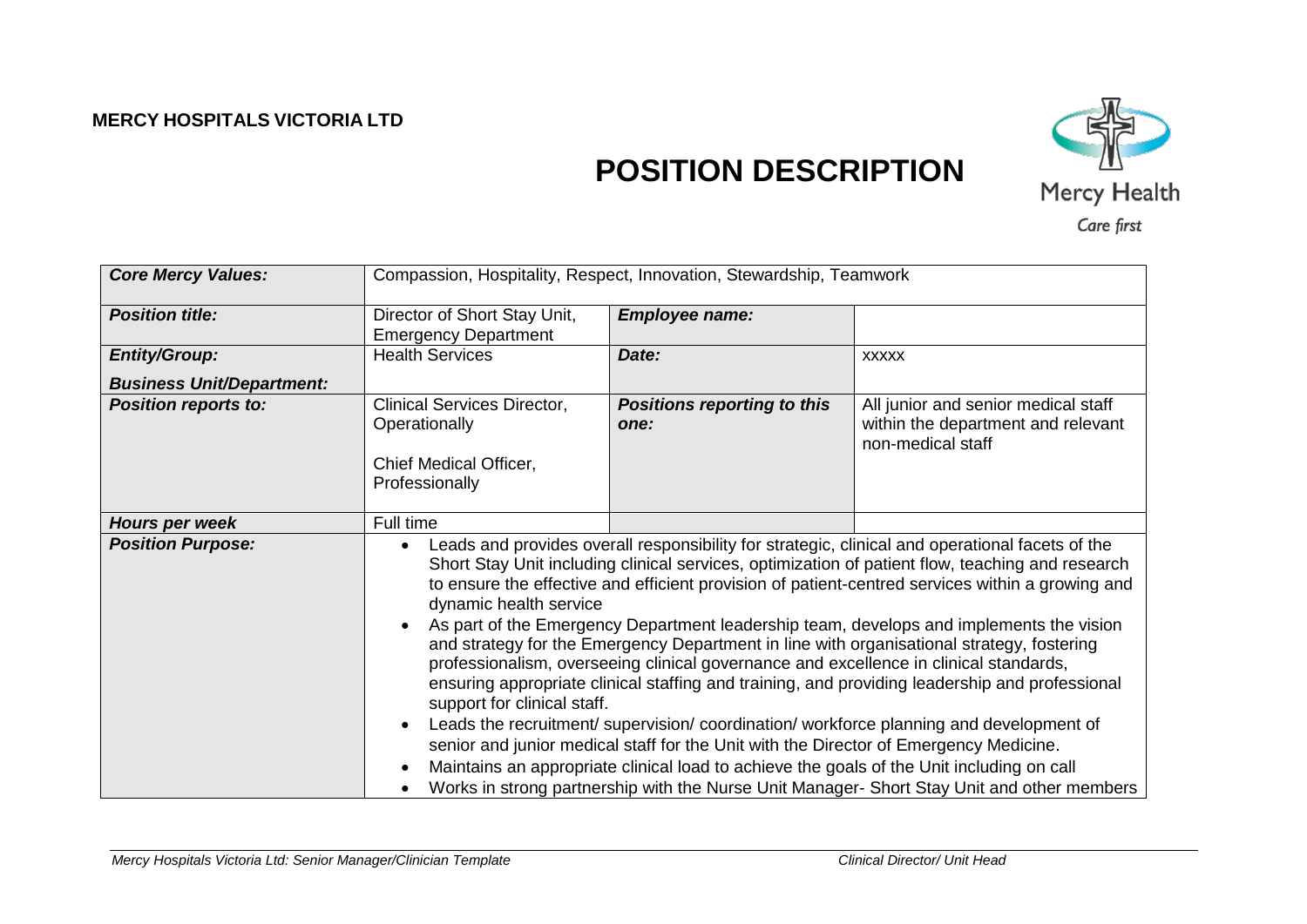|                        | of the Emergency Department and Mercy Health Leadership Team in the provision of<br>integrated and coordinated health services and the delivery of key result areas.<br>To deputize for the Director of Emergency Medicine as required. |
|------------------------|-----------------------------------------------------------------------------------------------------------------------------------------------------------------------------------------------------------------------------------------|
| <b>Qualifications:</b> | Registered with AHPRA as a Medical Practitioner<br>Fellowship of the Australasian College for Emergency Medicine<br>Demonstrated knowledge, leadership and experience in relevant specialty                                             |

### *Mandatory Competencies and Requirements*

- Comply with all mandatory organisational competencies (annual completion required)
- Acts professionally and in accordance with the Mercy Health Code of Conduct (all employees) and the Code of Conduct for Children (Vic only).
- Maintain clinical registrations
- Participates in annual performance development review (PDR) process and conducts annual PDRs for direct reports
- Completion of mandatory competencies as per organizational policy and compliance with policies/ procedures
- Commitment to person-centred care

### *Personal Competencies*

Commitment to the Mercy values

Demonstrated ability to build relationships at all levels

Ability to manage and work as part of the team

Capacity for constructive self-reflection and learnings from action and feedback

Highly developed leadership skills

#### *Role-Specific Competencies*

- Demonstrates visible leadership skills, professionalism and accountability
- Demonstrates the ability to pursue and maintain high clinical standards
- Demonstrates ability to consult, collaborate and build relationships with people at all levels
- Demonstrates ability to lead a team of clinicians and hold reports to a high level of accountability
- Demonstrates ability to manage and work as part of a team and align teams with organizational vision and mission
- Excellent interpersonal and effective communications skills.
- Excellent supervision, teaching skills and support for clinical research
- High level conceptual and analytical skills, able to respond quickly in a complex, evolving environment.
- Demonstrates ability to positively promote and implement change.
- Demonstrates ability in effective and appropriate delegation in decision making.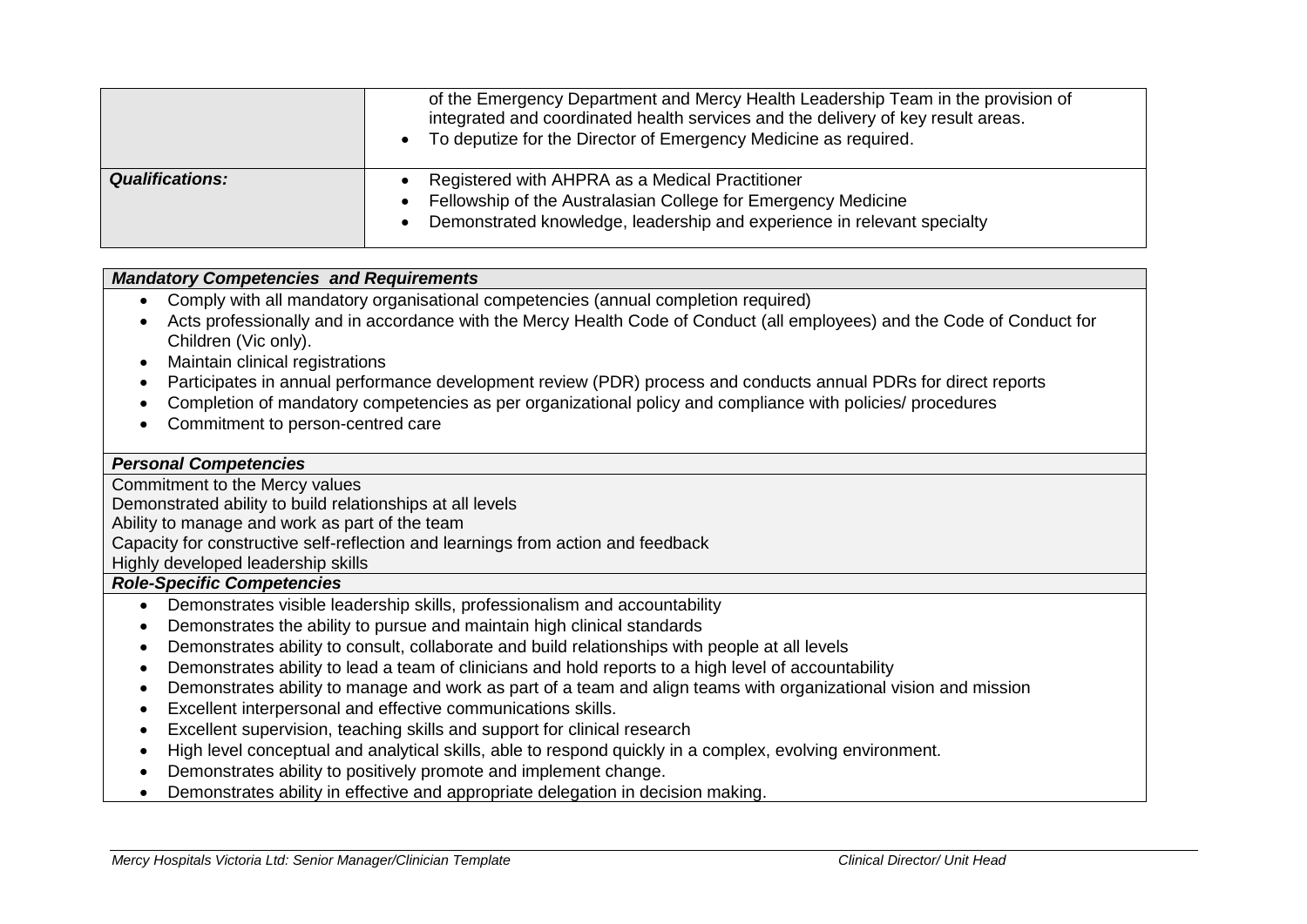- Capacity to review healthcare processes and re-engineer to improve efficiency and effectiveness of services
- Sound understanding of clinical risk management, maintenance of clinical standards and application of clinical governance processes.
- Demonstrates ability to drive clinical innovation and high-level change management.
- Demonstrates ability to undertake service assessment, planning and implementation for Clinical Staff in Health Services.

| <b>Key Result Areas</b>                                                                      | <b>Key Activities</b>                                                                                                                                                                                                                                                                                                                                                                                                                                                                                                                                                                                                                                                                                                              | <b>Standard Measures</b>                                                                                                                                                                                                                                                                                                                                                                                                                                                                                                                                                                                                                                                                                                                                                             |
|----------------------------------------------------------------------------------------------|------------------------------------------------------------------------------------------------------------------------------------------------------------------------------------------------------------------------------------------------------------------------------------------------------------------------------------------------------------------------------------------------------------------------------------------------------------------------------------------------------------------------------------------------------------------------------------------------------------------------------------------------------------------------------------------------------------------------------------|--------------------------------------------------------------------------------------------------------------------------------------------------------------------------------------------------------------------------------------------------------------------------------------------------------------------------------------------------------------------------------------------------------------------------------------------------------------------------------------------------------------------------------------------------------------------------------------------------------------------------------------------------------------------------------------------------------------------------------------------------------------------------------------|
| Demonstrates and upholds the<br><b>Values and Mission of Mercy</b><br>Health.                | • Ensure the values of Mercy Health are<br>incorporated into daily work practices for all<br>staff.                                                                                                                                                                                                                                                                                                                                                                                                                                                                                                                                                                                                                                | • Shows compassion and provides support to<br>staff and customers.<br>• Consistently shows respect and values each<br>person's dignity.<br>• Seeks opportunities to be innovative for<br>improvement.<br>• Communicates openly and honestly as an<br>effective member of the leadership team.                                                                                                                                                                                                                                                                                                                                                                                                                                                                                        |
| Demonstrates leadership in the<br>area of clinical governance,<br>quality and patient safety | • Develop and revise key systems and quality<br>processes on a regular basis with the team<br>to ensure that clinical indicators and<br>operational standards are met<br>• Ensures and promotes a team culture that is<br>able to speak up for safety, identify, control<br>and evaluate clinical risks.<br>• Ensures that staff are appropriately<br>orientated, credentialed and roles and<br>responsibilities clearly defined<br>• Ensures that unit complies with current<br>policies and procedures and relevant ones<br>are updated and reviewed as required<br>• Actively promotes participation of all program<br>staff in quality improvement and<br>benchmarking activities.<br>• Ensures a consistent, standardised and | Effective processes are in place to<br>$\bullet$<br>investigate, respond and evaluate incident<br>reports including hazards, near misses and<br>deaths.<br>Undertake incident reporting, investigations<br>$\bullet$<br>quality activities and open disclosure as per<br>organizational and department policies,<br>Training records and competencies<br>$\bullet$<br>Accreditation participation and outcomes.<br>$\bullet$<br>Patient satisfaction and clinical outcome<br>$\bullet$<br>data<br>Develop and action annual quality plan and<br>$\bullet$<br>business plan including relevant clinical<br>audits and review of clinical variation<br>Support and participate in program quality<br>$\bullet$<br>activities<br>Medico legal issues are reported promptly<br>$\bullet$ |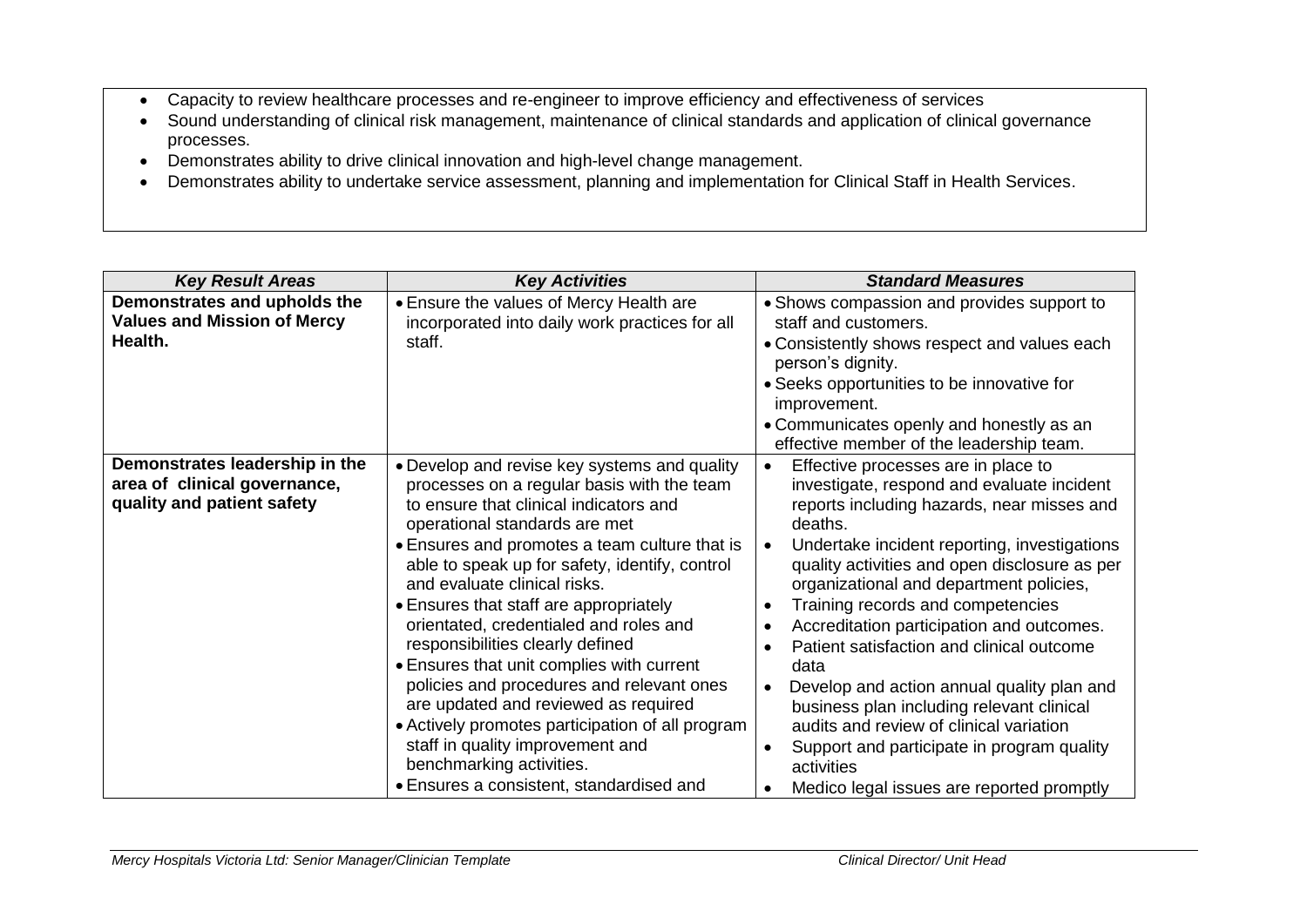| <b>Key Result Areas</b>                                             | <b>Key Activities</b>                                                                                                                                                                                                                                                                                                                                                                                                                                                                                                                                                                                                                                                                                                                                                                                                                                                                                                                              | <b>Standard Measures</b>                                                                                                                                                                                                                                                                                                                                                                                                                                                                                                                                                                                                                                                                                                                              |  |
|---------------------------------------------------------------------|----------------------------------------------------------------------------------------------------------------------------------------------------------------------------------------------------------------------------------------------------------------------------------------------------------------------------------------------------------------------------------------------------------------------------------------------------------------------------------------------------------------------------------------------------------------------------------------------------------------------------------------------------------------------------------------------------------------------------------------------------------------------------------------------------------------------------------------------------------------------------------------------------------------------------------------------------|-------------------------------------------------------------------------------------------------------------------------------------------------------------------------------------------------------------------------------------------------------------------------------------------------------------------------------------------------------------------------------------------------------------------------------------------------------------------------------------------------------------------------------------------------------------------------------------------------------------------------------------------------------------------------------------------------------------------------------------------------------|--|
|                                                                     | evidence based approach to the<br>development of procedures and clinical                                                                                                                                                                                                                                                                                                                                                                                                                                                                                                                                                                                                                                                                                                                                                                                                                                                                           | to the Chief Medical Officer.<br>Risk issues are escalated if unable to<br>$\bullet$                                                                                                                                                                                                                                                                                                                                                                                                                                                                                                                                                                                                                                                                  |  |
|                                                                     | practice guidelines within the program.                                                                                                                                                                                                                                                                                                                                                                                                                                                                                                                                                                                                                                                                                                                                                                                                                                                                                                            | address at unit head level                                                                                                                                                                                                                                                                                                                                                                                                                                                                                                                                                                                                                                                                                                                            |  |
| Provides professional, strategic<br>and operational leadership      | . Provides clinical leadership for the planning,<br>implementation and growth of services<br>• Provides advice on operational issues<br>relating to clinical services.<br>• Continually monitors clinical practices,<br>processes and structures and ensures they<br>are relevant and effective.<br>• Transparent, collaborative and consultative<br>management structure exists<br>• Fosters productive relationships with<br>internal/ external bodies in accordance with<br>role.<br>• Fosters a team approach to clinical care<br>provision<br>• Fosters a culture of sharing and problem<br>solving to ensure staff feel comfortable to<br>raise concerns and work collectively through<br>issues.<br>• Leads, coaches and develops other Senior<br>Managers and Clinicians ensuring<br>achievement and maintenance of key<br>results, PDRs and sharing of learnings<br>across WMH.<br>• Develop and expand teaching and research<br>programs | • Model of leadership is evident across unit,<br>including appropriate delegations,<br>coordination and allocation of resources<br>. Work with senior medical staff to develop<br>delegated portfolios within the unit<br>• Learnings are shared<br>• Evidenced participation in WMH leadership<br>and strategic, management activities.<br>• Completion of annual PDRs with senior<br>medical staff and development of clinicians<br>• Completion of regular unit performance review<br>with Clinical Services Director and annual unit<br>plan<br>• Junior medical staff within unit are well<br>supervised and supported and teaching/<br>training promoted.<br>• Contributes to teaching and training at<br>undergraduate and postgraduate levels |  |
| <b>Ensures the effective, efficient</b><br>and economic delivery of | • Reviews services on a continual basis and                                                                                                                                                                                                                                                                                                                                                                                                                                                                                                                                                                                                                                                                                                                                                                                                                                                                                                        | • Develops and maintains the unit which                                                                                                                                                                                                                                                                                                                                                                                                                                                                                                                                                                                                                                                                                                               |  |
| coordinated services                                                | assesses need for future service direction.<br>• Preparation and implementation of the                                                                                                                                                                                                                                                                                                                                                                                                                                                                                                                                                                                                                                                                                                                                                                                                                                                             | facilitates delivery of service plan and<br>strategy.                                                                                                                                                                                                                                                                                                                                                                                                                                                                                                                                                                                                                                                                                                 |  |
|                                                                     | strategic, service, quality and business plans                                                                                                                                                                                                                                                                                                                                                                                                                                                                                                                                                                                                                                                                                                                                                                                                                                                                                                     | • Service plan developed and implemented                                                                                                                                                                                                                                                                                                                                                                                                                                                                                                                                                                                                                                                                                                              |  |
|                                                                     | for the program to ensure that the program                                                                                                                                                                                                                                                                                                                                                                                                                                                                                                                                                                                                                                                                                                                                                                                                                                                                                                         | • Ensure that timely, efficient and high quality                                                                                                                                                                                                                                                                                                                                                                                                                                                                                                                                                                                                                                                                                                      |  |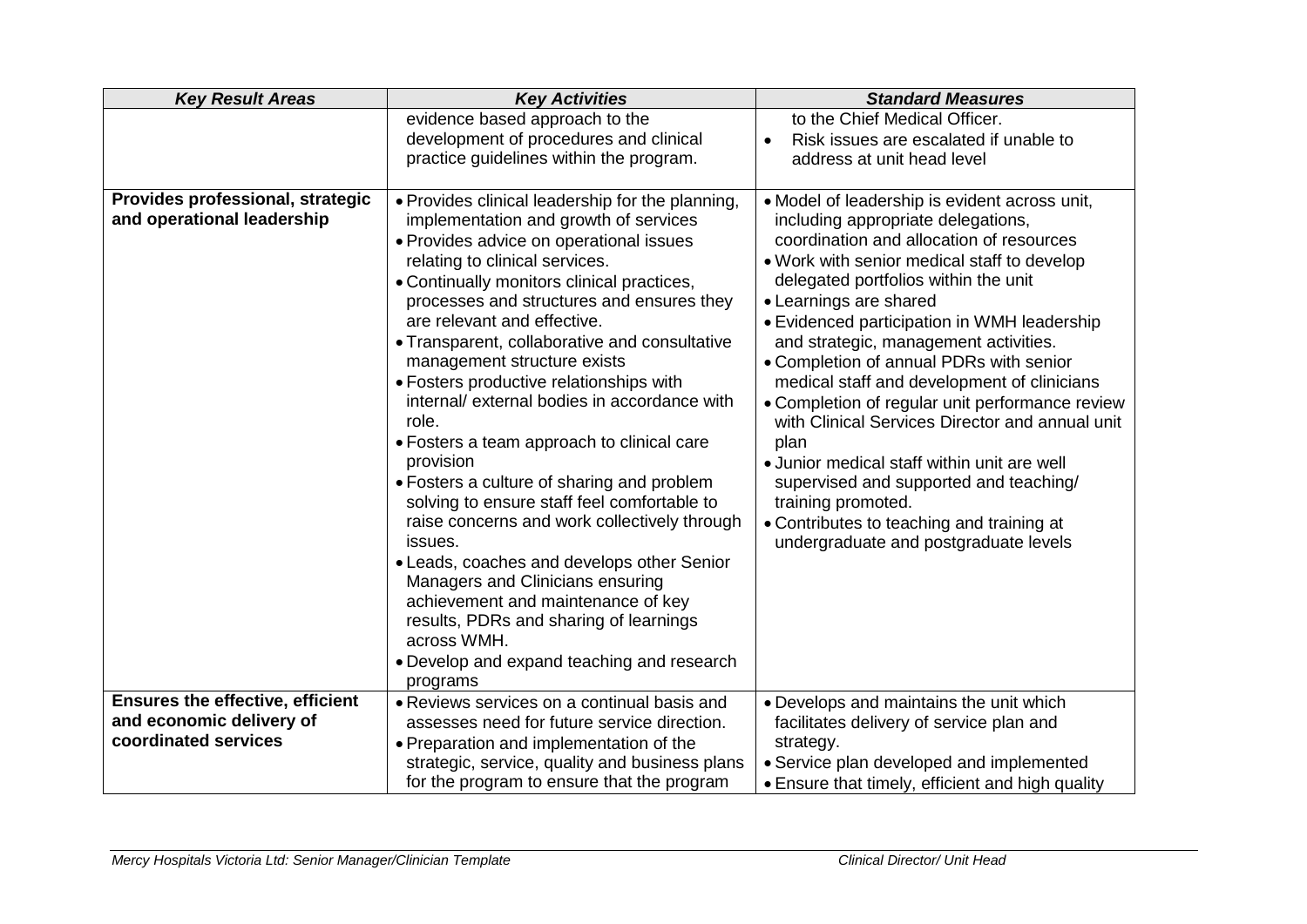| <b>Key Result Areas</b>                                                                                                                                                                                                             | <b>Key Activities</b>                                                                                                                                                                                                                                                                                                                                                                                                                                                     | <b>Standard Measures</b>                                                                                                                                                                                                                                                                                                                                                                                                                                                                                                                                                                                                                                                                                            |  |
|-------------------------------------------------------------------------------------------------------------------------------------------------------------------------------------------------------------------------------------|---------------------------------------------------------------------------------------------------------------------------------------------------------------------------------------------------------------------------------------------------------------------------------------------------------------------------------------------------------------------------------------------------------------------------------------------------------------------------|---------------------------------------------------------------------------------------------------------------------------------------------------------------------------------------------------------------------------------------------------------------------------------------------------------------------------------------------------------------------------------------------------------------------------------------------------------------------------------------------------------------------------------------------------------------------------------------------------------------------------------------------------------------------------------------------------------------------|--|
|                                                                                                                                                                                                                                     | meets its quality, efficiency and financial<br>objectives.<br>• Preparation and monitoring of strategies to<br>meet program service targets.<br>• Strategies for optimizing bed and non-bed-<br>based resources (transfers, capacity, and<br>capability) in association with the other<br>clinical programs in line with the agreed<br>direction for program.                                                                                                             | medical care is provided to patients<br>• Maintain accurate patient records and ensure<br>discharge summaries are completed as per<br>organizational requirements<br>• Use resources in a responsible manner<br>having regard to patient priority and need<br>• Comply with processes to ensure accurate<br>patient identification<br>• Works with other Clinical Directors on<br>improving medical services.<br>• Champions change and promotes a culture of<br>continuous improvement.                                                                                                                                                                                                                            |  |
| Contributes to the effective and<br>prudent use of financial<br>resources through continuously<br>monitoring performance against<br>key performance indicators and<br>working with clinical staff on<br>achieving budgeted results. | • Contributes to the preparation and<br>achievement of an agreed operational<br>budget for the unit.<br>. Works with the Clinical Services Director and<br>Program Director to identify and plan for<br>capital building and equipment requirements.<br>· Identification and implementation of<br>business improvement opportunities and<br>maximization of revenue<br>• Demonstrates resourcefulness by utilizing<br>available resources to deliver quality<br>outcomes. | • Contributes to the development and<br>management of annual operating and capital<br>budgets.<br>• Monitors medical activity and assists the<br><b>Clinical Services Director and Program</b><br>Director to facilitate change activity as<br>required.<br>• Engages with monthly performance meetings<br>with Clinical Services Director and Program<br><b>Director</b><br>• Promotes Medical and Clinical staff<br>awareness of financial and individual<br>responsibility in budget management.<br>• Provides medical and clinical input into<br>projects to optimize cost savings, service<br>improvements and better utilisation of<br>resources<br>• Delivers services within the approved annual<br>budget. |  |
| Identifies and manages medical<br>staffing, staff performance,<br>development and professional<br>issues in a proactive and timely                                                                                                  | • Assists the Clinical Services Director and<br>Program Director in the recruitment,<br>selection, retention and performance                                                                                                                                                                                                                                                                                                                                              | • Staff appointments are consistent with Mercy<br>Health's recruitment and selection process<br>and recruitment processes are transparent.                                                                                                                                                                                                                                                                                                                                                                                                                                                                                                                                                                          |  |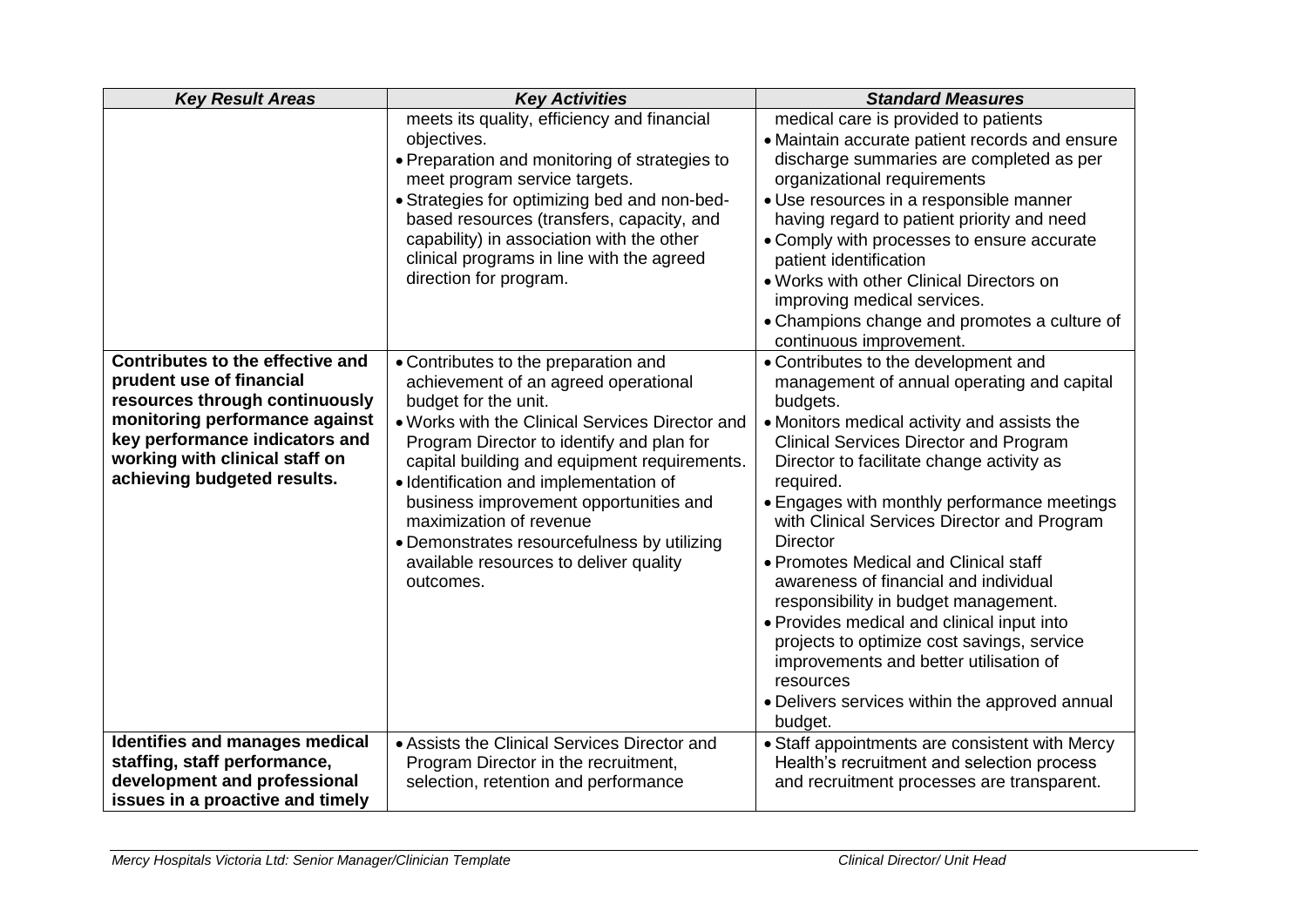| <b>Key Result Areas</b>                                                                      | <b>Key Activities</b>                                                                                                                                                                                                                                                                                                                                                                                                                                                                                                                     | <b>Standard Measures</b>                                                                                                                                                                                                                                                                                                                                                                                                                                                                                                                                                                                                                                                                                         |  |
|----------------------------------------------------------------------------------------------|-------------------------------------------------------------------------------------------------------------------------------------------------------------------------------------------------------------------------------------------------------------------------------------------------------------------------------------------------------------------------------------------------------------------------------------------------------------------------------------------------------------------------------------------|------------------------------------------------------------------------------------------------------------------------------------------------------------------------------------------------------------------------------------------------------------------------------------------------------------------------------------------------------------------------------------------------------------------------------------------------------------------------------------------------------------------------------------------------------------------------------------------------------------------------------------------------------------------------------------------------------------------|--|
| manner                                                                                       | management of staff including medical<br>subspecialties within the service<br>• Manages medical staffing levels of the unit.<br>• Attainment and maintenance of accreditation<br>standards for JMO training.<br>• Actively manages harassment, bullying and<br>discrimination issues to ensure zero<br>tolerance program is upheld.                                                                                                                                                                                                       | • Staff members hold appropriate competencies<br>for their roles and adhere to appropriate<br>professional standards.<br>• Ensures the Unit staffing is adequately<br>coordinated to provide safe and effective<br>patient care across the clinical service<br>• Leave planning is coordinated to ensure safe,<br>effective rostering and excess leave is<br>minimized and addressed<br>• Staff members participate in an annual<br>performance development and review<br>process.<br>• Staff members mandatory competencies<br>compliance meets organizational targets<br>• Staff performance issues are addressed in a<br>timely manner in consultation with the Clinical<br>Services Director as appropriate. |  |
| <b>Promotes and facilitates</b><br>professional development and<br>welfare for Medical Staff | • Demonstrates a commitment and promotes<br>education activities.<br>. Develops and works with medical workforce<br>to support welfare of medical staff<br>• Ensures effective ongoing education and<br>professional development opportunities exist<br>for staff.<br>• Actively participates in the education and<br>training programs<br>• Ensures and support regular attendance and<br>participation at in-service education<br>• Involvement with and/or encouragement of<br>research that may be laboratory or clinically<br>based. | • Provide Medical Officers, registrars and others<br>working in the unit with appropriate<br>supervision, training and instruction in<br>accordance with Mercy Health policies<br>• Effective teaching, training and professional<br>development programs are in place for<br>program staff.<br>• Assist in continuous education programs to<br>Medical and Nursing staff.<br>• Ensures completion of all mandatory training<br>is obtained on an annual basis                                                                                                                                                                                                                                                   |  |
| <b>Communicates effectively and</b><br>promotes team development                             | • Communicates openly and honestly<br>• Ensures effective lines of communication are<br>maintained both internally and externally.                                                                                                                                                                                                                                                                                                                                                                                                        | • Staff are well informed and updated.<br>• Evidence of a culture with open and<br>transparent communication.                                                                                                                                                                                                                                                                                                                                                                                                                                                                                                                                                                                                    |  |
|                                                                                              |                                                                                                                                                                                                                                                                                                                                                                                                                                                                                                                                           |                                                                                                                                                                                                                                                                                                                                                                                                                                                                                                                                                                                                                                                                                                                  |  |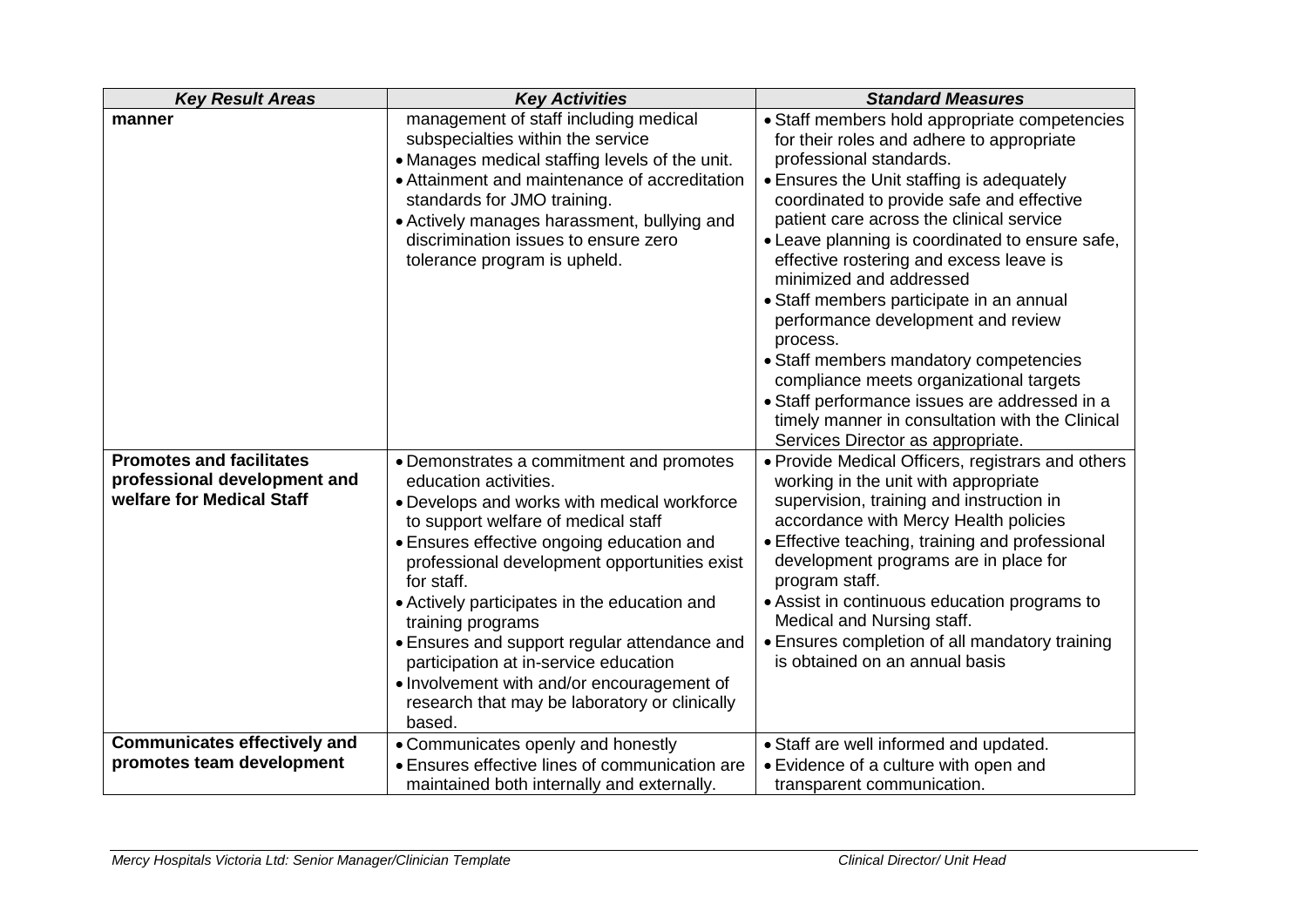| <b>Key Result Areas</b>                                     | <b>Key Activities</b>                                                                                                                                                                                                                                                                                                                                                                                                                                                                                                                                                                                              | <b>Standard Measures</b>                                                                                                                                                                                                                                                                                                                                                                                                               |  |
|-------------------------------------------------------------|--------------------------------------------------------------------------------------------------------------------------------------------------------------------------------------------------------------------------------------------------------------------------------------------------------------------------------------------------------------------------------------------------------------------------------------------------------------------------------------------------------------------------------------------------------------------------------------------------------------------|----------------------------------------------------------------------------------------------------------------------------------------------------------------------------------------------------------------------------------------------------------------------------------------------------------------------------------------------------------------------------------------------------------------------------------------|--|
|                                                             | • Shares and disseminate organizational<br>messaging to the workforce.<br>• Shares resources and relevant information<br>to maximize productivity<br>. Works in collaboration with the Clinical<br>Services Director and Program Director in<br>the delivery of duties<br>. Works in collaboration with all parties to<br>ensure effective, efficient and economic<br>service delivery<br>• Proactively promotes harmonious working<br>environment including conflict management<br>and management of industrial issues.<br>• Respects the needs and feelings of others<br>and actively seeks others perspectives. | • Actively involves others to achieve outcomes<br>desired<br>• Workplace vigilance to workplace issues<br>• Seeks to build rapport with people<br>• Develops collaborative relations<br>· Encourages contributions, opinions and builds<br>on these.<br>• Promotes skill development and recruitment<br>programs to support strategic business<br>direction<br>• Promotes the development and maintenance<br>of cross-functional teams |  |
| Creates a safe and people<br>friendly workplace environment | • Undertakes regular risk assessments<br>• Completes incident forms<br>• Actively investigates incidents<br>• Reviews and responds to Feedback from<br>patient complaints<br>• Existence of career development and<br>• succession plans<br>• Acceptable levels of staff turnover and<br>retention<br>• Maintain a safe environment for<br>patients/self/colleagues and members of the<br>public.                                                                                                                                                                                                                  | Completes risk assessments and<br>implements controls<br>Conducts and completes incident<br>$\bullet$<br>investigation in a timely manner<br>Records incidents accurately<br>$\bullet$<br>High level of consumer satisfaction with the<br>$\bullet$<br>level and nature of participation.<br>Reduction in patient complaints<br>Injured employees are managed within<br>Guidelines.                                                    |  |

| <b>Employee's Signature:</b> | Date: |  |
|------------------------------|-------|--|
| <b>Print Name:</b>           |       |  |
| <b>Manager Signature:</b>    | Date: |  |